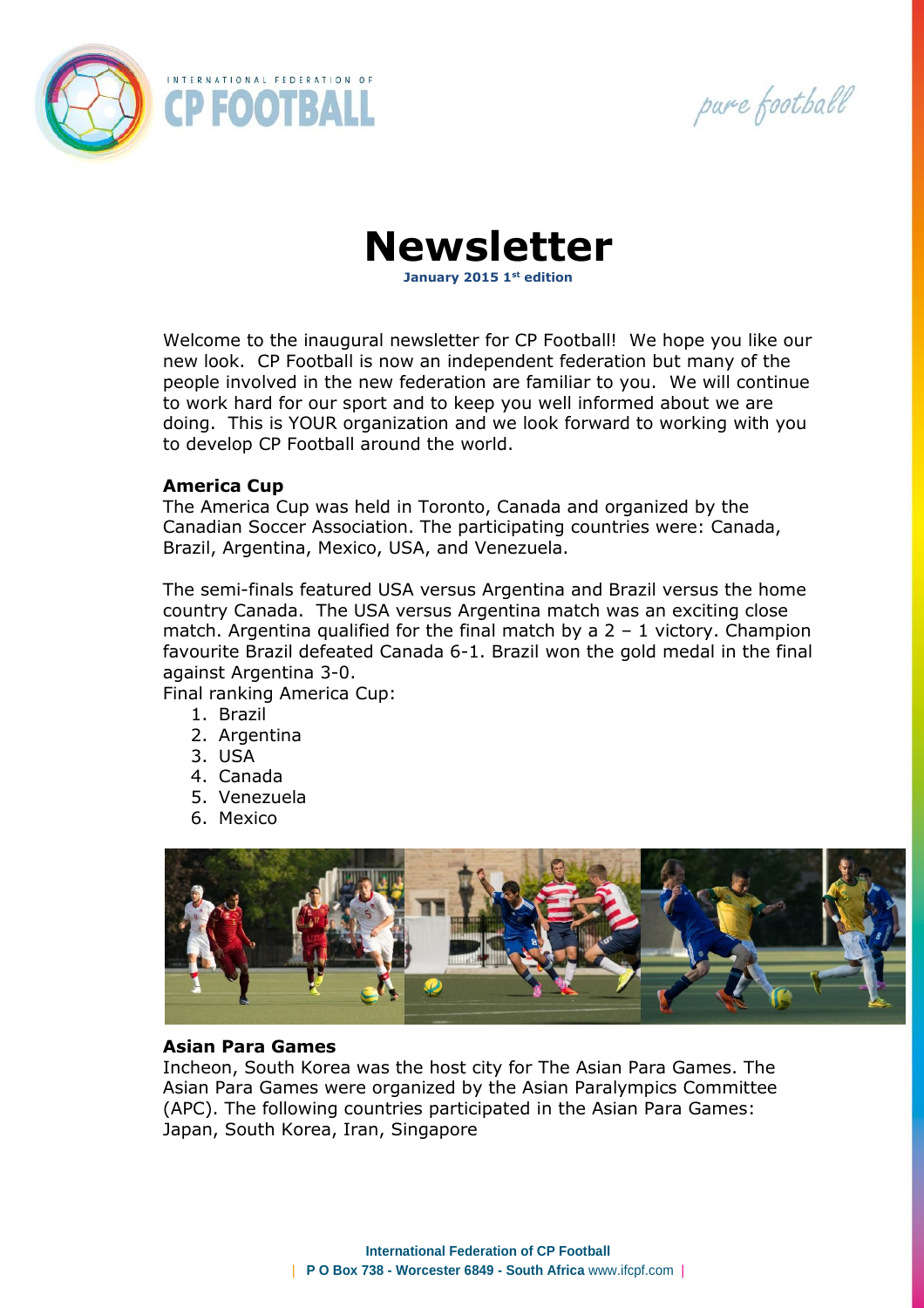pure football



Iran became the champion in the Asian Para Games by defeating Japan convincingly: 5-0. Both teams qualified for the 2015 IFCPF World Championships in England.

Final ranking Asian Para Games:

- 1. Iran
- 2. Japan
- 3. South Korea
- 4. Singapore





Iran winner of the Asian Para Games

## **2015 IFCPF World Championships**

From June  $13<sup>th</sup>$  to the 28<sup>th</sup>, the 2015 IFCPF World Championships will be held in Burton upon Trent, England. Sixteen countries will be competing in this qualification tournament for the 2016 Rio Paralympic Games.

#### Europe (8 countries)

England, Ireland, Netherlands, Northern Ireland, Portugal, Russia, Scotland and Ukraine

America (5 countries) Argentina, Brazil, Canada, USA and Venezuela

Asia (3 countries) Australia, Iran (see photo) and, Japan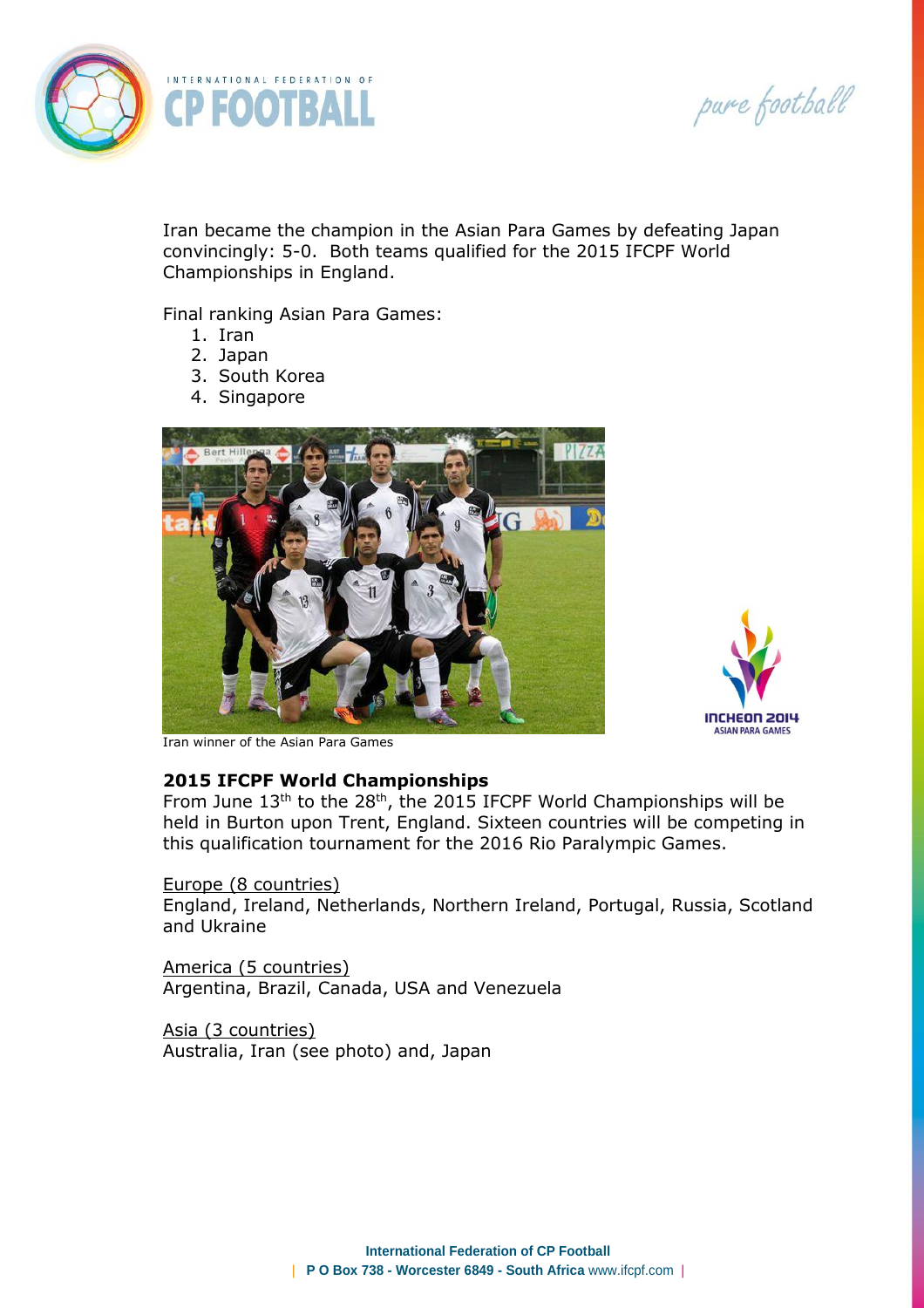



**Jeff Davis, tournament director 2015 IFCPF World Championships said** " During the London Paralympic games in 2012 I had the wonderful opportunity to directly experience the great affection the British public had for the Paralympic movement, in fact over 150,000 people watched the seven a side event! During this period I thought it would be good to have the next World Championship in England in 2015, from this seedling of an idea we are now less than 7 months away from the Championship!

All the teams have qualified and we are well underway with the organisation of the event. We are delighted to host this tournament at The FA's new National Football Centre at St Georges Park, this state of the art facility will host all training and matches meaning there will not be any transportation problems. The grass pitches are of the highest quality and are used by all the England representative teams, the main pitch will have a 1000 seated stadium built around it and is the same surface as we use at Wembley Stadium.

Our next major task is to recruit the volunteers, order their kit, train the national technical officials and complete the draw in March. The development of the website is a major boost and this is where all the competition information forms, draw and stories from the competing countries will be held. We look forward to seeing qualifying countries in June and for the first game on June 16th".

#### **Announcements:**

 **Applying for tournaments and friendly matches beginning January 2015**

In order for CP Football to grow as a sport , and be seen to be operating in a professional manner, it is important that we are kept aware of all tournaments and training matches. In addition, this information is required by the IPC as part of our application to remain on the Paralympic sport programme. Therefore, starting in January 2015 it is mandatory to forward a request for approval to host tournaments and friendly matches to IFCPF Football. We will provide you with further details about this in a separate letter.

## **Player biographies**

Last summer at the European Championship Robin Janssen collected some players biographies. Starting January  $1<sup>st</sup>$  every player who takes part in International CP Football tournaments need to be registered in the new database with requested personal information. Team managers of the countries will be contacted to fill in these details along with the player. The countries will receive more information regarding players Bio's in the near future.